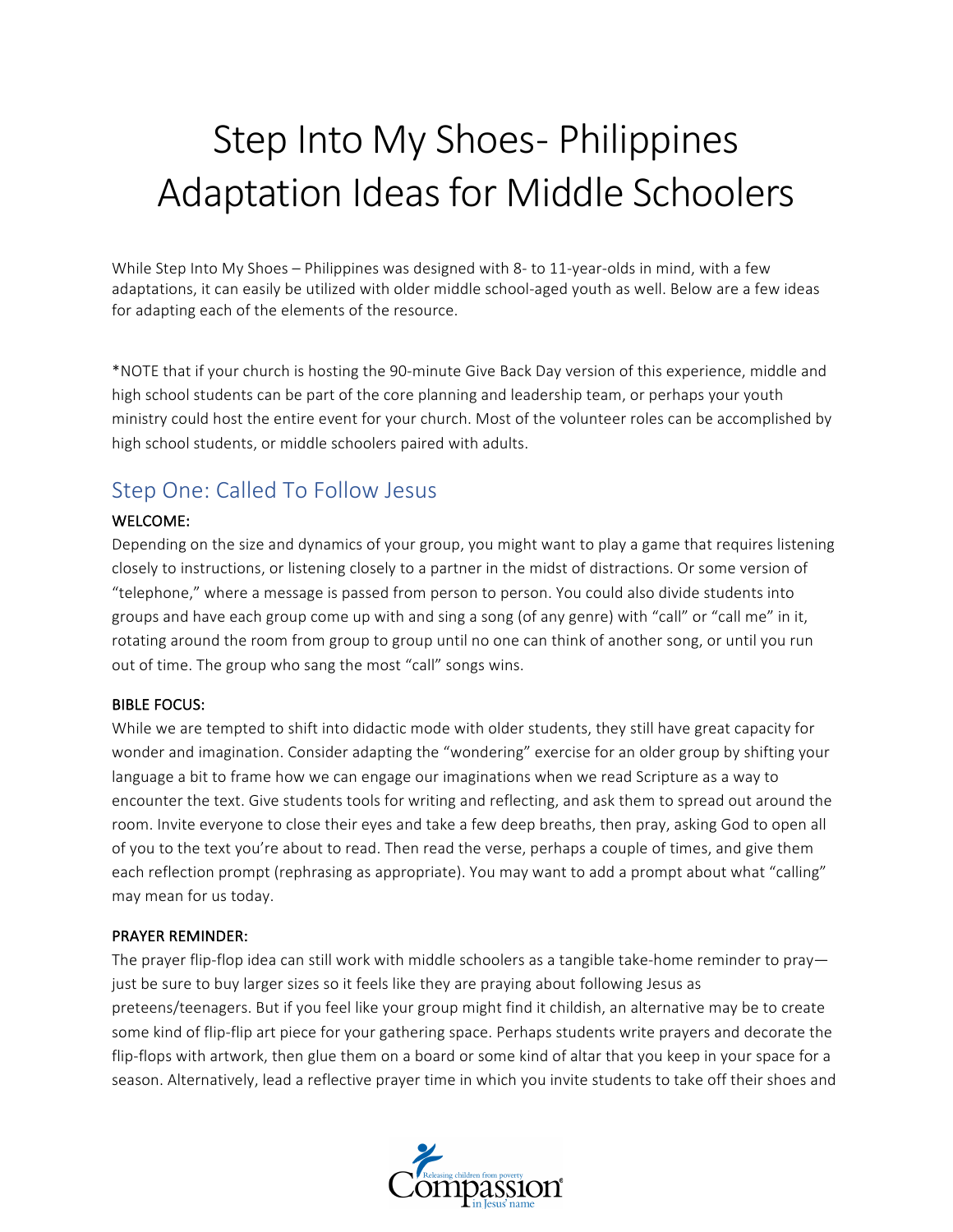consider what it looks like to follow Jesus in their lives in the coming week—the places their shoes will go, the things they will do in their shoes—and what it looks like to say "Yes" to Jesus each step of their day.

# Step Two: Called To Be The Church

## WELCOME:

The yarn-tossing activity can still work with an older group, but naturally the examples will be different. Start off with an idea or two most relevant to your particular group based on what you know about them.

# **BIBLE FOCUS:**

The focus of this week is the church as a family, so this angle on the passage is very important. You may want to adjust the discussion questions a bit to press a bit more into the awkwardness of being family to one another in the church. What does that mean for the way we interact with other churches in our community? How does it impact the work we are—or aren't—doing globally as a youth ministry and as a church? How does family brokenness and dysfunction play out in the church, and why do we stick with each other anyway?

# PRAYER REMINDER:

We suggest skipping the footprint craft, but keep the discussion focused on what it might mean to "be the church," leading into prayer. You may divide into pairs or small groups to close in prayer focused on being the church together, or you may again want to invite students to remove their shoes for prayer (repeating this each week if it's effective). If this would go over well with your particular group, consider distributing permanent markers and inviting each student to write "I am the church" on the bottom of one of their feet as a lead-in to prayer. Another option is to create a liturgy or reflective prayer based on 1 Corinthians 12 and Paul's imagery of the church connected like the parts of a body are connected, inseparable from one another and dependent upon each other.

# Step Three: Called To Care For Others

# WELCOME:

It may work best with an older group to start the session by making something from trash, rather than during the video debrief. You may want to gather random bits of different kinds of trash ahead of time (avoid anything involving food—cardboard boxes and plastics work great) and separate students into small teams to see what they can think of to create out of their trash within a brief time limit. Make sure to give them rolls of masking tape to hold things together. Then let them present their creation—a game, a toy, something useful, something artistic—to the rest of the group. Alternatively, you could have them break into groups and scavenge for trash nearby—in the building, outside, whatever may be appropriate—and make something useful or beautiful. Then adapt the debrief questions accordingly, and transition to the video of Audrey Mae.

## **BIBLE FOCUS:**

The current session gives ideas for adapting this exercise based on the age and maturity level of your

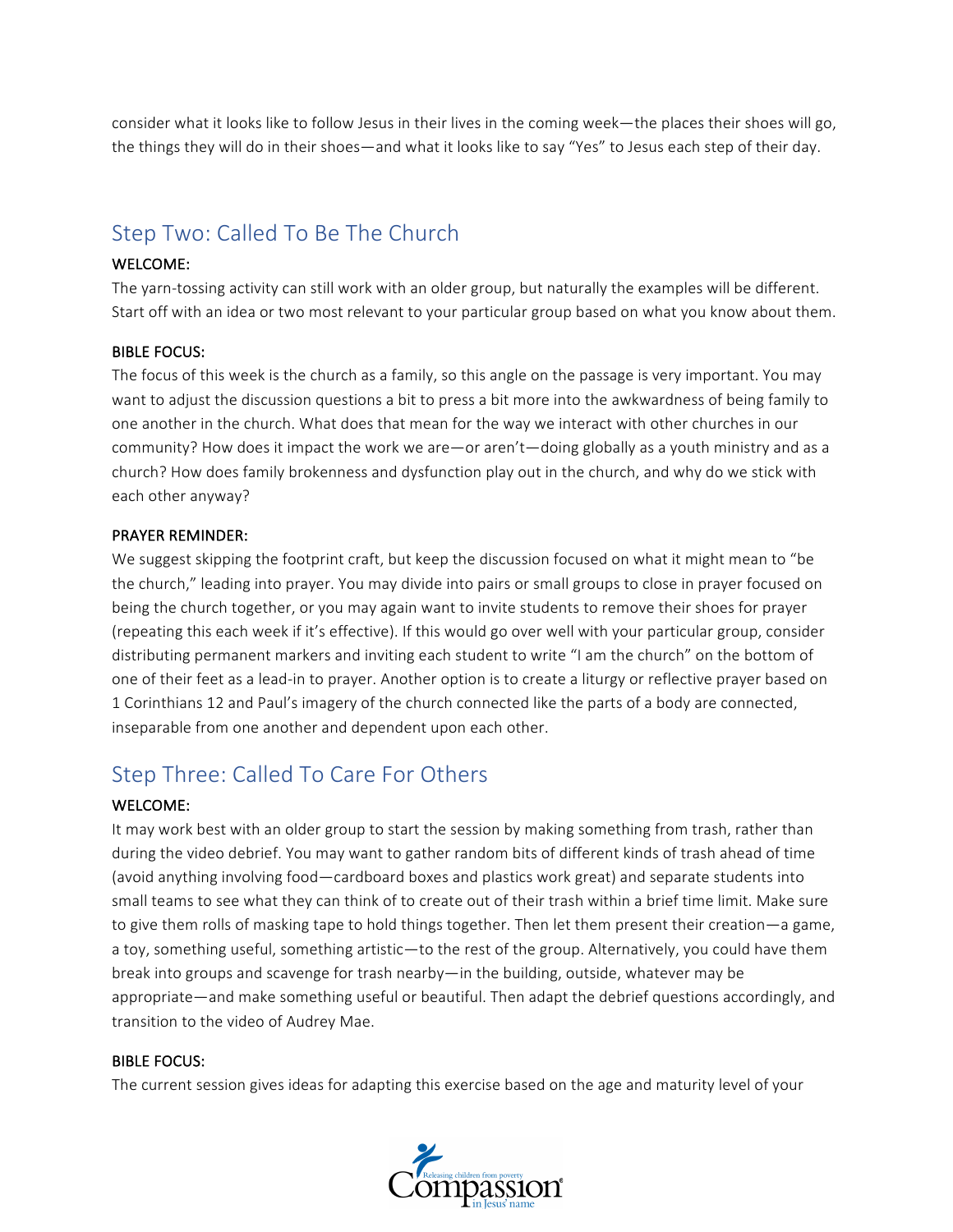group. We suggest utilizing these ideas, and if you have time, connecting with the Luke 10:25-37 story linking the "Greatest Commandment" with the story of the Samaritan who helped an enemy on the side of the road. Be prepared for middle schoolers to bring up questions about racism, immigration, and refugees in your discussion.

# PRAYER REMINDER:

The big idea you want students to take home is that showing compassion, or having a "cause," is not about "what" but about "who." Transition from the "Responding Together" discussion into a prayer that helps students solidify the "who" of compassion rather than simply "what" they (or your church) will do.

# Step Four: Called To Take A Next Step

# WELCOME:

This opening skit can work well with preteens and young teenagers to lead into the Bible Focus. You might add some fun references to technology (texting, messaging, etc.) for the last example.

# **BIBLE FOCUS:**

If you have more time, you may want to add a couple of questions connecting action and words. For example, ask students to name specifics of what Jesus' ministry on earth looked like, and reflect together how much centered on words versus action (concluding that he integrated both most of the time!) Ask them to name some ways the church—or your youth ministry specifically—focuses on words, and on actions. Don't try to "solve" any discrepancies here yet; this discussion may set up a helpful tension for the response discussion later.

## PRAYER REMINDER:

The current session gives a number of possible ideas that can be adapted for older groups for next steps and prayer. Depending on what your church is already doing, students may have very tangible next-step possibilities, or you may need to help them with ideas for age-appropriate next steps. Ideally you can tie this last session into an upcoming or ongoing service opportunity in your youth ministry as well.

# Video Debrief

Adjust the video debrief questions accordingly throughout this series based on your group. It's possible that you will find one or two of the videos seem to be aimed a bit young for your particular group, and it's okay to name that if they bring it up afterward. However, it may also be helpful to note specifically that Leah (session 2) is a teenager, and Heugene and Heunice (session 4) are in their early 20s. Further, it's worth noting that Jonas (session 1) is only nine years old, but probably holds more daily responsibilities than most teenagers in our society.

Older students may also be more likely to see some of the realities of extreme poverty in the situations presented in the videos. While we have tried to downplay differences, and focus on similarities in order to foster connection between kids in your group and kids in these impoverished communities, the differences are hard to avoid. It may be helpful to create space for some of this reflection following the videos with a middle school group.